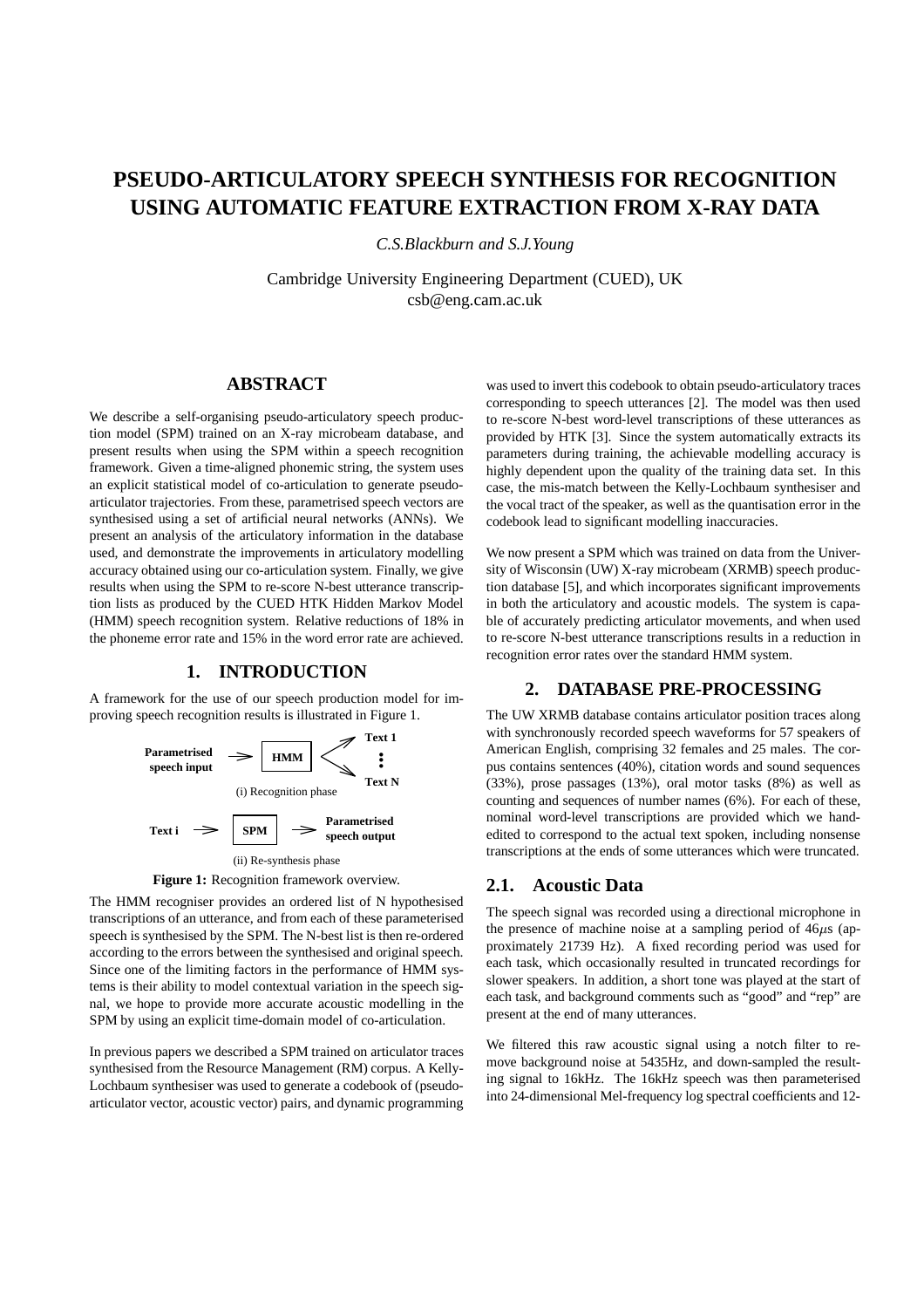dimensional Mel-frequency cepstral (MFCC) coefficients. In both cases a Hamming window of length 25ms was applied to the acoustic signal before computing the Fourier transform, and a step size of 10ms was used between adjacent parameterised speech frames.

# **2.2. Articulatory Data**

Articulator positions in the UW system are determined using a narrow X-ray beam to track the movements of gold pellets glued to the tongue, jaw and lips of a subject while reading from the set corpus. Three reference pellets were attached to the subject's head, and eight articulator pellets were tracked relative to these, with the subject's head viewed in profile by the apparatus: UL (upper lip),  $LL = \text{give}$  inde (lower lip),  $T1$  to  $T4$ , (tongue positions 1 to 4 where 1 is closest to the tip),  $MNI$  (mandible incisor), and  $MNM$  (mandible molar).

The  $x$  and  $y$  positions of each pellet were recorded at sample rates which varied according to the accelerations of the articulators, and were then interpolated and re-sampled at a uniform sampling period of 6.866ms ( $\approx$  146 Hz) before inclusion in the database.

We then re-interpolated the articulator waveforms, and re-sampled them at intervals of 10ms starting from 12.5ms to give values corresponding to the centres of the parameterised speech frames.

## **2.3. Generation of Alignments**

A phonetic dictionary for the 440 words in the XRMB database using the RM phone set was constructed by merging and editing relevant entries from the RM and LIMSI-ICSI dictionaries, and adding entries corresponding to truncated utterance endings.

A set of monophone HMMs with two emitting states for stops and diphthongs and three for other phonemes was trained using HTK on MFCC parameterised speech from the RM speaker-independent corpus. In the case of stop phonemes the two states align to the occlusion and burst, where the burst state is optional; in the case of diphthongs these align to the initial and final voiced sections. In both instances each state is treated as a separate phoneme, giving an expanded set of 60 "phonemes".

Separate three-state monophone HMMs corresponding to the tone played at the start of each utterance and the "good" and "rep" background comments found after many utterances were trained on parameterised speech vectors extracted by hand from 21, 16 and 5 examples of each sound respectively.

These model sets were combined and used with the hand-edited transcriptions and dictionaries to train a set of speaker-dependent 5-mixture monophone HMMs on the speech of one speaker (jw18). Sentences, citation words, number sequences and prose passages were used, with one quarter of the data ( $\approx 1500$  phonemes) set aside as a test set. A state-level forced Viterbi alignment of the data to the transcriptions was performed, to yield a data set labelled at the sub-phoneme level.

# **3. ARTICULATORY MODEL**

Using these alignments the articulator traces were sampled at the midpoints of each phoneme, and the resulting positional variations

were modelled by single Gaussian distributions, where deviations from the mean positions are due both to random positional variations, and to anticipatory and carryover co-articulation [4].

Thus, to synthesise pseudo-articulator trajectories, we must predict co-articulatory movements away from these mean positions from a knowledge of the time-aligned phonemic string alone. We found that variation in articulator midpoint position is strongly correlated with the *curvature* of the trajectory at the point concerned, computed as the difference between the gradients leading out of and into the midpoint when linear interpolation is used between successive phonemic means. Relatively high and low curvatures tend to give undershoot and overshoot of the mean position respectively.

We therefore computed this curvature measure for each instance of each phoneme, again modelling the variations with single Gaussians. The position and curvature statistics describing articulator behaviour during the production of a given phoneme now form a bi-normal distribution, and by computing the correlations between curvature and position we can predict an articulator's deviation from the mean using a knowledge of the phonemic sequence alone. Figure 2 shows an example of the correlation coefficients for the  $x$  and  $y$  co-ordinates of the 8 articulators for the phoneme /s/.



**Figure 2:** Correlation coefficients for phoneme /s/.

The relatively low correlation coefficients for lower lip, jaw and tongue tip positions reflect the fact that these articulators are highly constrained in position for the production of /s/, whereas the tongue back and upper lip are relatively free to move to positions dictated by neighbouring phonemes, as evidenced by the larger correlations for  $UL$  and  $T2$  to  $T4$ .

Complete articulator trajectories were then generated by linear interpolation between successive co-articulated time-aligned midphonemic positions. To enhance the system's robustness to unusual contexts given the small size of the training data set, a low-order low pass filter was applied to the resulting trajectories to remove very sharp articulator movements which are otherwise observed in approximately 0.3% of phonemes.

Synthetic trajectories were constructed both with and without coarticulation from time-aligned phonemic strings produced by forced alignment of the transcriptions to the training and test data sets. The errors between the synthetic and X-ray trajectories were computed at all points, and the use of co-articulation gave a reduction in error for all training and test sentences.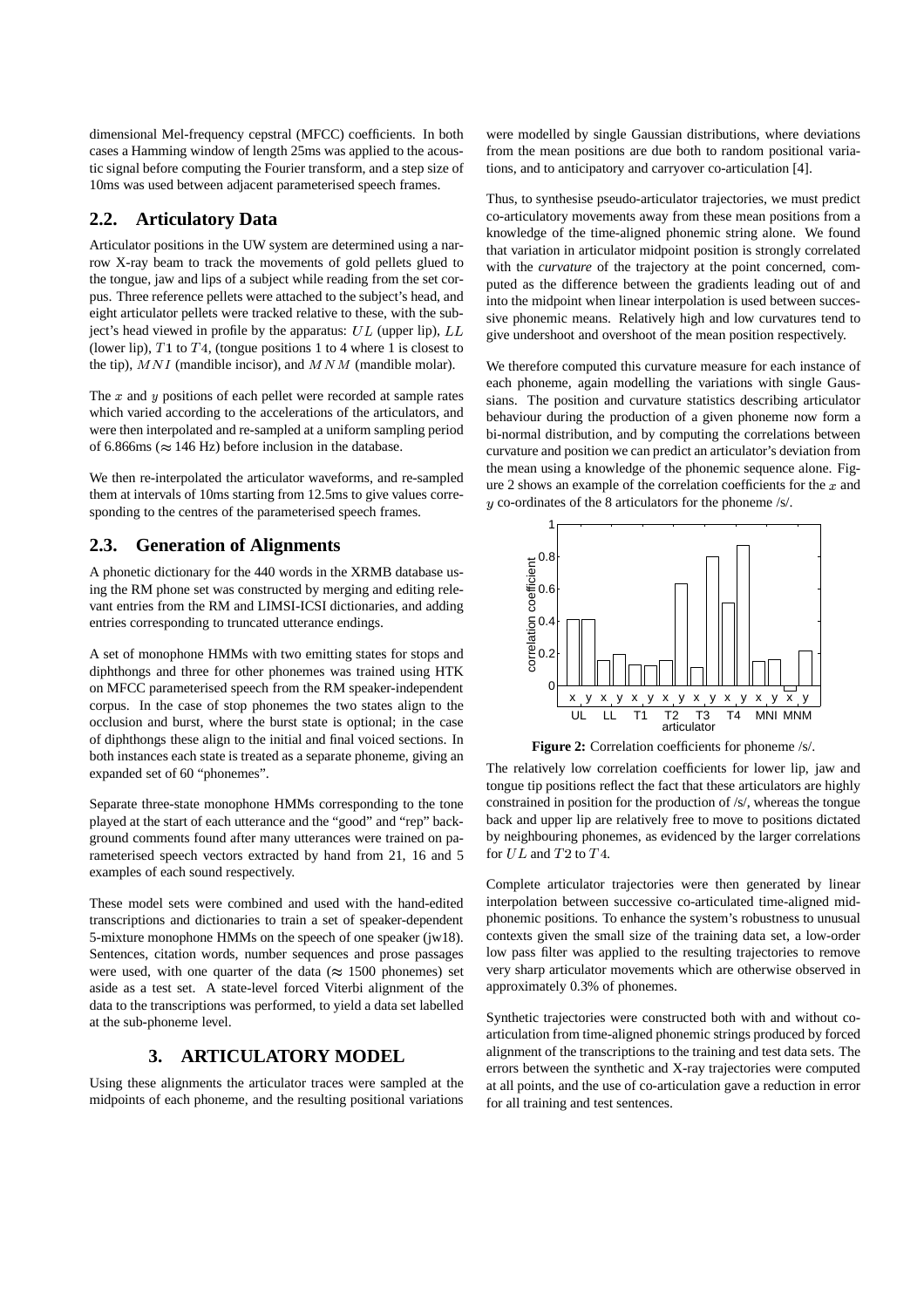The mean error for each articulator over the training and test sets was computed, and scaled using positional means and standard deviations. Once again, each articulator's error decreased with coarticulation in both cases. The results for the test set are shown in Figure 3, where the errors in tongue position are generally less than for lip and jaw position, with the  $x$  position of the upper lip and the front and back of the jaw being most poorly modelled.



**Figure 3:** Test set errors by articulator.

This is as expected since the extension of these articulators has relatively little effect on the acoustic signal, and we expect much of the variation in this articulator to be random movement, as evidenced by low correlation coefficients and correspondingly low impact of the co-articulation model on the articulators.

An example of the effects of co-articulation on a synthetic pseudoarticulator trajectory is given in Figure 4, for the articulator most affected by the co-articulation model,  $T4y$ .



**Figure 4:** Movement in height of tongue back  $(T4y)$  for utterance: "problem, children, dormer".

As expected, the back of the tongue is relatively high during the phoneme /l/ and relatively low during /r/, and the co-articulation model has resulted in a closer approximation to the X-ray trajectory.

# **4. ACOUSTIC MODEL**

The non-linear mapping from pseudo-articulator trajectories to parameterised speech vectors was approximated by a separate ANN for each phoneme, pre-scaling the inputs by the mean and standard deviation of each articulator computed over the training set.

The target vectors were chosen as log spectral vectors as these result in a less compact but simpler acoustic mapping than do MFCC parameters, due to the absence of the cosine transform. To provide energy normalisation, the mean of each vector was subtracted before training the networks. As a result, the outputs of the ANNs do not represent actual log spectral vectors, but rather spectral "shapes", which are independent of the amplitude of the acoustic signal. The mean and standard deviation of the energy in each log spectral parameter for each phoneme were also computed over the entire training set to provide a separate model of spectral energy levels.

In all cases the networks were trained using resilient backpropagation (RPROP), where the number of hidden nodes was varied to give optimum results, and in all cases cross-validation was used to prevent over-training. The variance of the network output predictions due to noise in the target data was computed over the training set and used as a measure of confidence in the values predicted by the networks [1].

Our acoustic model therefore consists of a set of mean and variance statistics describing the log spectral energy levels of each parameter of each phoneme, along with a separate ANN mapping for each phoneme which can be used to predict spectral shapes (along with associated error variances) from articulator positions.

# **5. SCORING N-BEST TRANSCRIPTIONS**

We generated N=100 word-level transcriptions for each test set utterance using HTK with the speaker-dependent 5-mixture monophone HMMs estimated on the training data. No language model was used, since our aim was to compare the *acoustic* modelling accuracy of HTK and the SPM. For each of these transcriptions a state-level alignment to the acoustic data was performed, and from these alignments synthetic pseudo-articulator trajectories and spectral shape vectors were synthesised.

Since the shape and energy of the spectral vectors are modelled separately, when comparing a sequence of synthetic speech vectors with the corresponding original vectors, two separate error measures are computed.

The first of these compares the energy levels of an actual speech vector with the statistics describing the expected energy levels for the phoneme to which it is hypothesised to correspond. The second measure computes the difference between the spectral shape of each original speech vector and the spectral shape predicted for the corresponding synthetic vector by the ANN concerned. These two error measures are then combined to give an overall error:

$$
E = \sum_{vectors} \left[ K_s \sum_{i=1}^n \left( \frac{s_{i,p} - \left( t_i - \frac{1}{n} \sum_{i=1}^n t_i \right)}{\sigma_{s_{i,p}}} \right)^2 + K_e \sum_{i=1}^n \left( \frac{e_{i,p} - t_i}{\sigma_{e_{i,p}}} \right)^2 \right]
$$

where for each vector  $p$  is the phoneme aligned to it in the transcription,  $s_{i,p}$  is the spectral shape coefficient synthesised by the ANN corresponding to phoneme p with error standard deviation  $\sigma_{s_{i,n}}$ ,  $t_i$ is the actual (target) log spectral coefficient,  $e_{i,p}$  is the mean energy coefficient for phoneme p, with standard deviation  $\sigma_{e_{i,n}}$  computed over the entire training set, and  $n$  is the spectral vector's dimension.